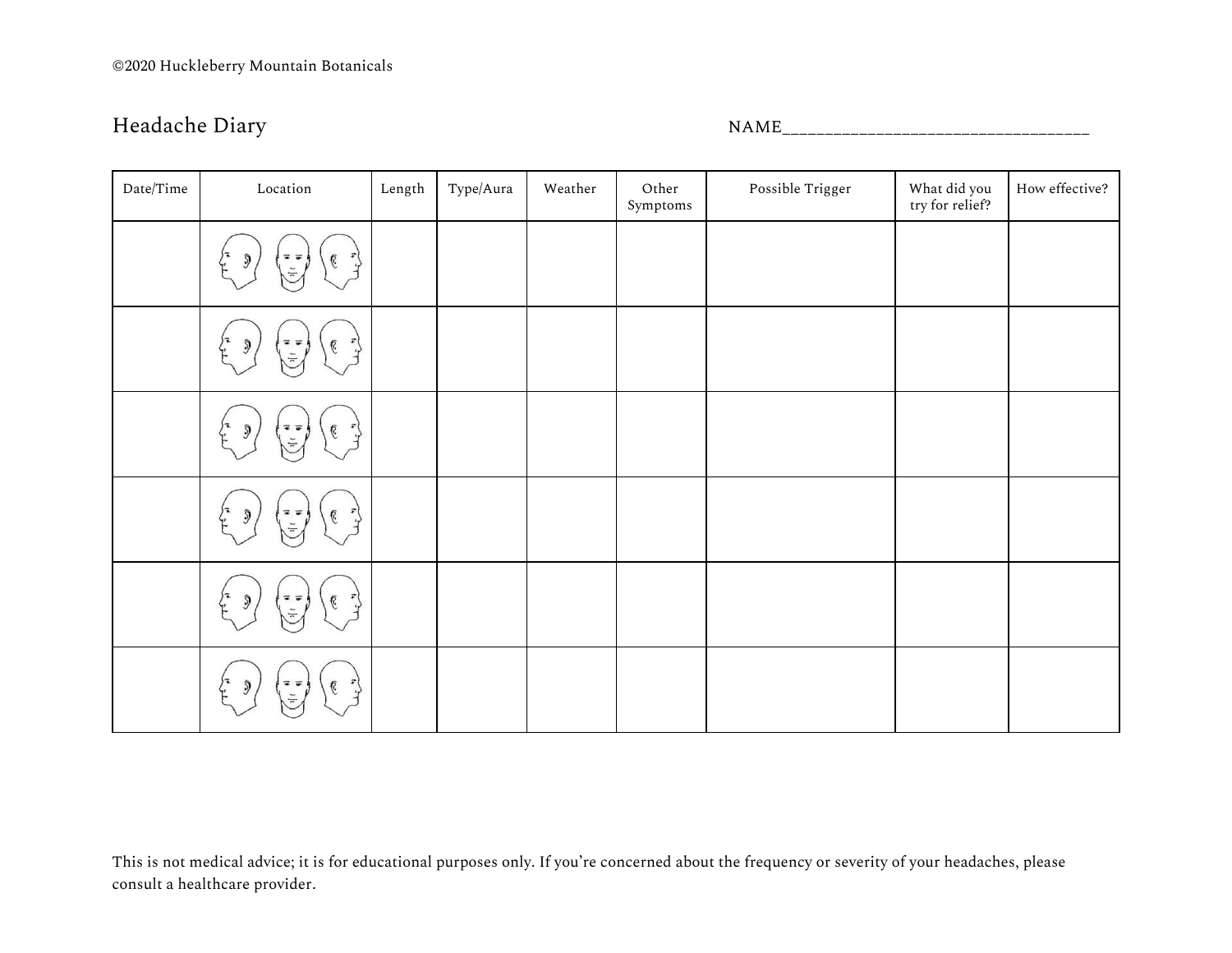©2020 Huckleberry Mountain Botanicals

# **How to use the headache diary**

**Date/Time:** Put the date and time you started feeling the onset of the headache

**Location:** Put a small "x" or other mark in the area you feel any pain. You can designate areas of most pain with color if you want.

**Length:** How long did the headache last?

**Type/Aura:** Was it throbbing, stabbing, squeezing, pulsing, like a band, etc. Also describe whether you see an aura: flashing lights, stars, zig zag lines, shimmering lights, psychedelic images, spots, etc.

**Weather:** Sometimes weather can trigger a headache. Was it sunny, warm, hot, cold, snowing, raining, foggy, etc.?

**Other symptoms:** Nausea, vomiting, light is painful, dizziness, and so on.

**Possible triggers:** You can use the following list as a guide, but you may have a trigger unique to you. Really pay attention to the things you're doing and what's going on with your body in order to pinpoint the triggers.

## **Foods**

- processed foods (inflammatory, many have food coloring, preservatives, MSG)
- chocolate
- aged cheese
- hot dogs/bacon/lunch meat containing extra nitrites
- MSG-containing foods
- ice cream
- sugar
- food intolerances

## **Beverages**

- alcohol
- caffeine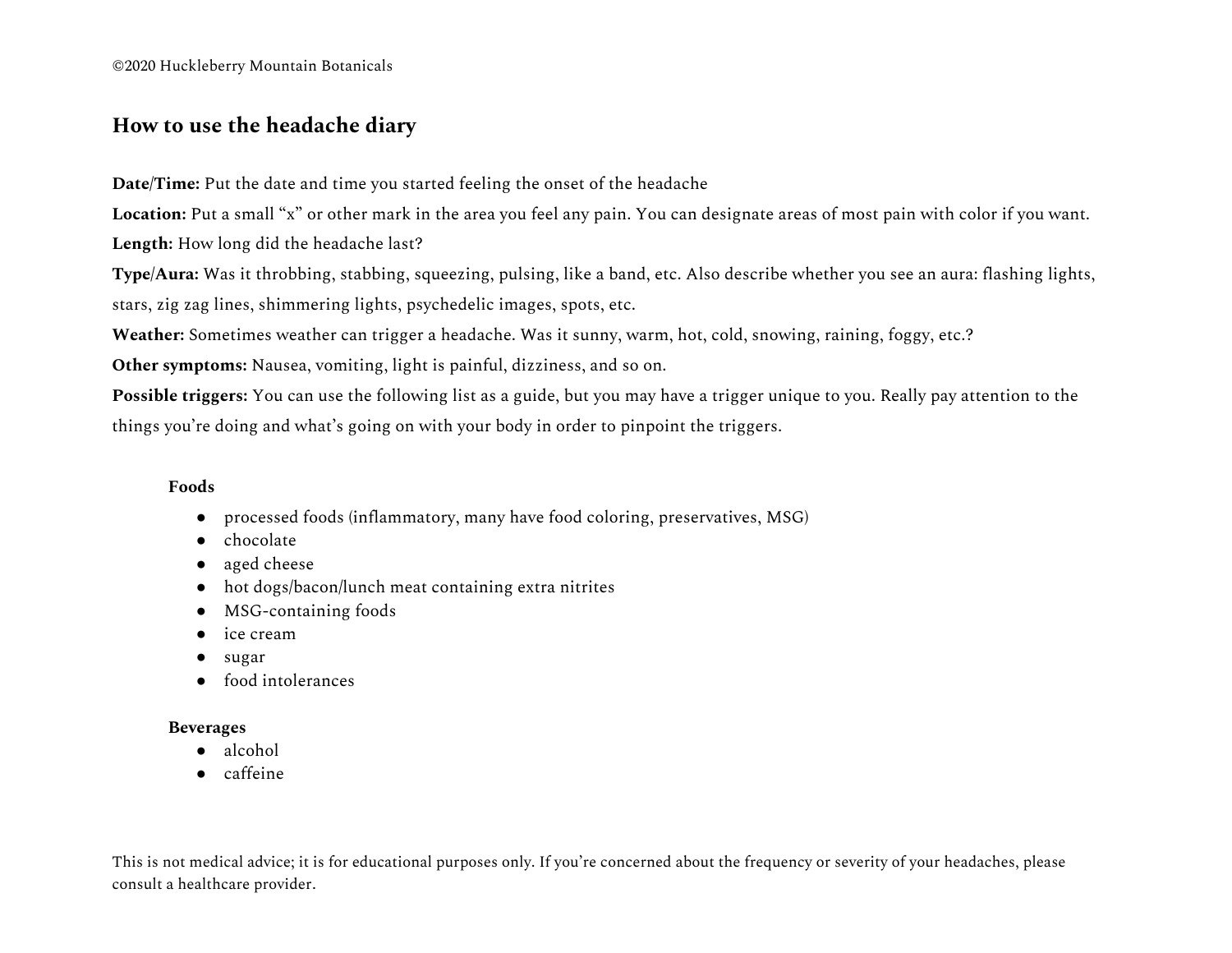# **Skipping meals leading to low blood sugar**

# **Sleep**

- too much?
- too little?
- napping?

# **Hormonal**

- menstruation
- birth control pills or hormone replacement containing estrogen

# **Emotional**

- stress (you'll feel this a lot in your shoulders and neck)
- anxiety

# **Environmental**

- bright lights/TV/computer
- weather changes
- strong odors
- allergies
- medications (including the OTCs for headache relief)

**What did you try for relief?** Simply write down what you did: bath, cool cloth, essential oils, herbs, Tylenol, NSAIDs, etc.

**How effective?** On a scale of 1-10 tell how effective the solution you tried was. No relief = 1; total relief = 10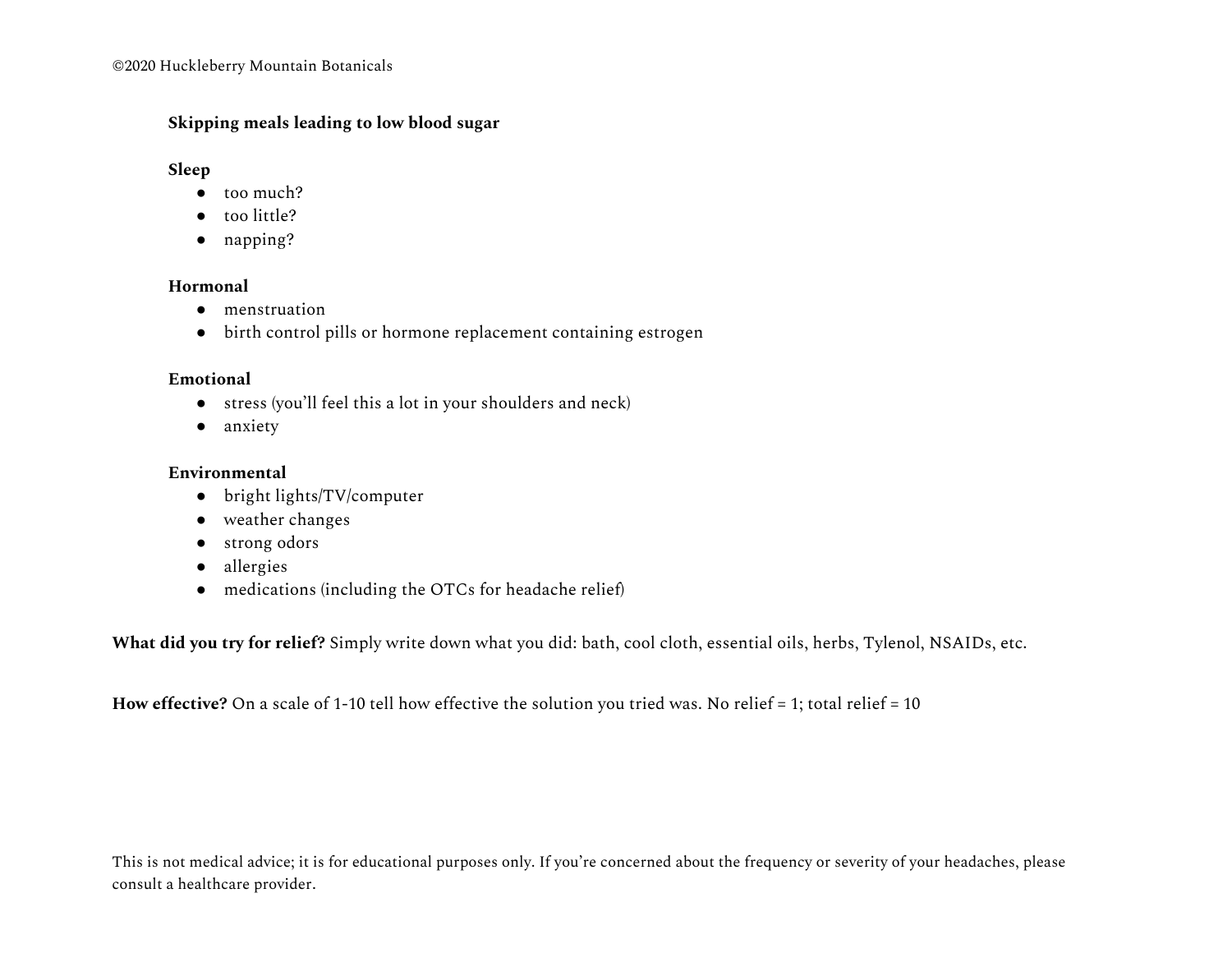In order to adequately pinpoint what could be causing your headaches, you'll need to recall any food/drink, exposures, activities, etc. that you experienced within the last 12-24 hours BEFORE the headache came on. Sometimes we think that the trigger is going to be there minutes before a headache, but in reality, it can be in the making for much longer.

Once you pinpoint your triggers, you can work actively to eliminate the triggers from your life. Additionally, following an anti-inflammatory diet such as the Mediterranean diet and making sure you're getting appropriate sleep, fresh air, daily movement and building healthy relationships is imperative.

# Remedies to Consider

When making lifestyle and dietary changes to relieve headaches, please remember that it could take several months to experience relief.

# **Bodywork**

For some people, bodywork, massage, yoga, meditation or other forms of active relaxation may be enough to reduce the frequency of headaches. This is particularly helpful if the root cause is from stress. You can also incorporate nervines like chamomile, skullcap, milky oats and adaptogens like ashwagandha.

# **Dietary: The Whole 30**

If you think that food intolerances could be a trigger, then following an elimination diet such as the Whole 30 is a great idea. See how you feel after those 30 days, then introduce one food at a time and give each one a few days to see if it's a problem.